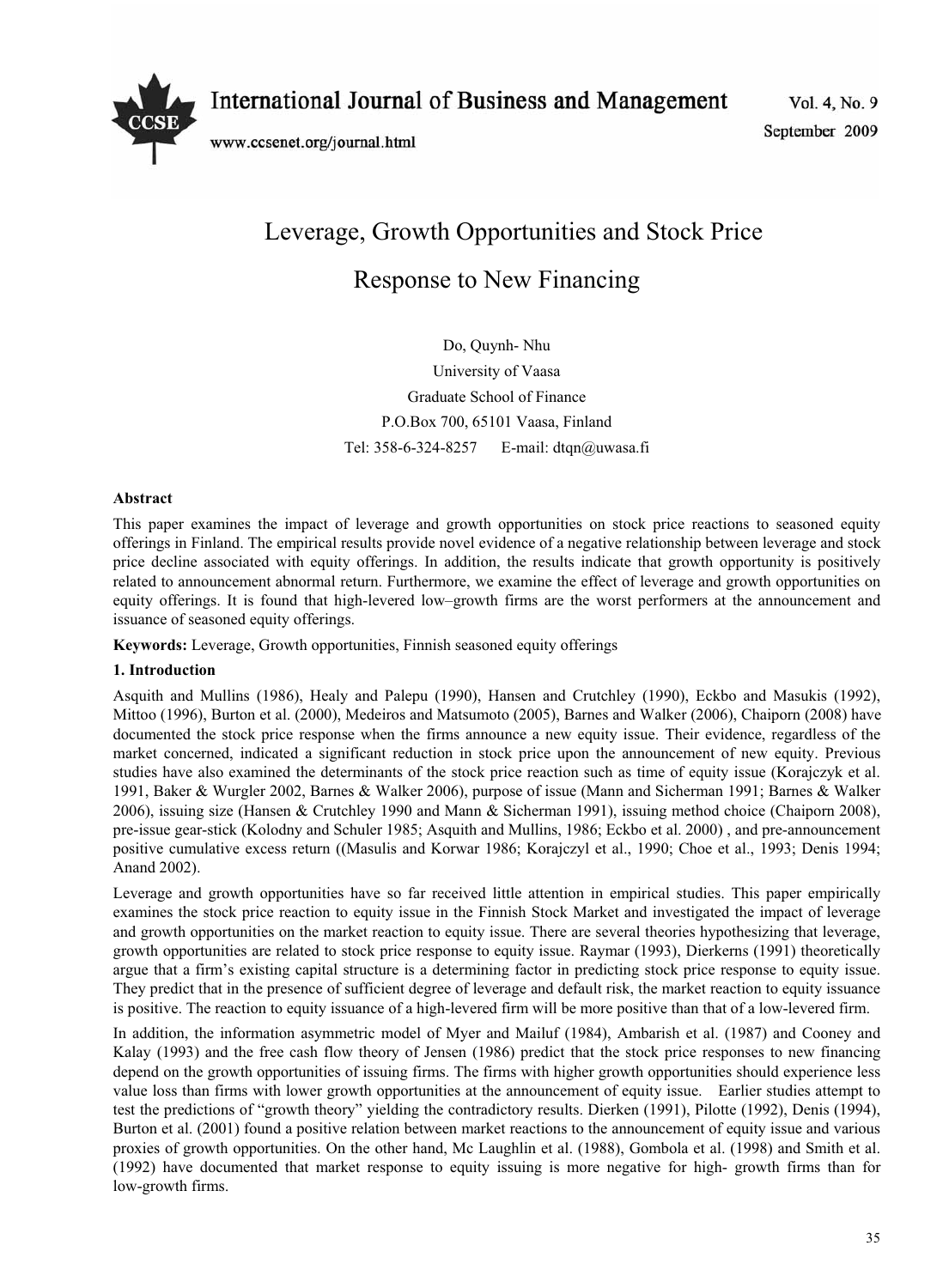This paper contributes to the empirical literature in several ways. First, it provides new insights into the study of seasoned equity issue by examining the information content of the leverage and growth opportunities of the issuer. Second, most empirical work measures the effect at the time of the announcement, whereas this paper separately examines the effect at both the time of the announcement and the time of issue. Third, to ensure that the results are robust, several alternative proxies are used for the leverage level and for the value of growth opportunities.

First, contrary to the theoretical predictions of Raymar (1993), Dierkerns (1991), this paper found that leverage has a negative effect on the market reaction to equity issuance. High-levered firms perform worse than low-levered firma at the announcement of equity issuance. Moreover, equity issuance effects are non-positive regardless of which level of leverage the issuing firm has. Second, consistent with previous studies (Pilotte 1992, Burton et al. 2001) and the hypothesis that investment opportunities play a role in explaining the market reaction to equity offerings, this study documented a positive relation between growth opportunities and event-day abnormal stock returns. High-growth firms experience less value loss than do low-growth firms. Finally, when the effects of leverage and growth opportunities are examined simultaneously, it is found that the firms with high-leverage low-growth are the worst performers at the announcement and issuance of seasoned equity offerings.

The rest of paper is organized as follows. Section 2 discusses the theoretical background and hypotheses. Section 3 describes the data and methodologies. Section 4 presents and discusses the empirical results. Section 5 concludes with a summary the main findings.

## **2. Theoretical Background and Hypotheses**

There are several theories that predict the relation between growth opportunities, leverage and stock price reaction to equity issue.

Myers and Majluf (1984) and Diekerns (1991) present an "information asymmetry" model in which the potential purchasers of securities have less information about the prospects of the firm than management, and management is more likely to issue securities when the market price of the firms traded securities is higher than management's assessment of their value. In such a case, sophisticated investors will reduce their estimate of the value of the firm when management announces a new security issue. Furthermore, the greater the potential information asymmetry between insiders and investors, the greater the revision in expectations and the greater the negative price reaction to the announcement of a new issue.

According to this model, increasing the net present value of the investment opportunity reduces the adverse selection problem of a new equity offering, thereby reducing the announcement day price drop. In this model, if new investment opportunities are profitable enough, there is no adverse selection problem and, hence, no negative stock price reaction. Thus, Myer and Mailuf predict that the stock price response to securities offerings does indeed vary with investment opportunities.

In support of the theory proposed by Myer and Mailuf (1984), Ambarish et al. (1987) and Cooney and Kalay (1993) found a positive correlation between announcement returns of the issuing firms and their growth opportunities. They also found positive market reactions to the announcement of seasoned equity offering among high growth firms. Brealey and Myers (1991) present a similar result positively relating firm valuation and the present value of corporate growth opportunities. Denis (1994) found a positive relationship between several *ex ante* measures of growth opportunities and announcement period price changes. However, there was no positive relation between announcement effects and alternative measures of *ex post* growth. He suggested that the positive relation between the ex ante proxies for growth opportunities and announcement effects were not monotonic. Rather, the results appeared to be driven by a small subset of high growth firms whose announcement effects were not significantly different from zero. On the other hand, Mc Laughlin et al. (1988), Gombola et al. (1998) and Smith &Watt (1992) have documented that market reaction to seasoned equity offerings is more negative for high growth opportunity firms than for low growth opportunities firms. They argued that high growth opportunities are associated with high level of information asymmetry and are therefore more overvalued than low growth firms, leading to more negative market reaction.

Myer and Mailuf (1984) argue that if the firm possesses high growth opportunities, the value of the firm must be high. But Mc-Laughlin et al. (1988), Gombola et al. (1998) and Smith &Watt (1992) argue that high growth firms have higher information asymmetry and so are more overvalued than low growth firms. In this paper, we find support for the hypothesis that the market's reaction to information on equity issue will depend on its assessment of the likelihood that the funds raised will be invested in positive net present value projects. Therefore, for mature firms with limited profitable investment opportunities but available cash flow, the market assessment is likely to decline in stock price because the raising of funds is perceived to create free cash flow because it is likely to be wasted on organization inefficiencies or invested in negative NPV projects. For the rapidly growing firms with profitable growth opportunities, the price change is likely to be positive because the new funds enable the firms to acquire positive NPV projects. Therefore,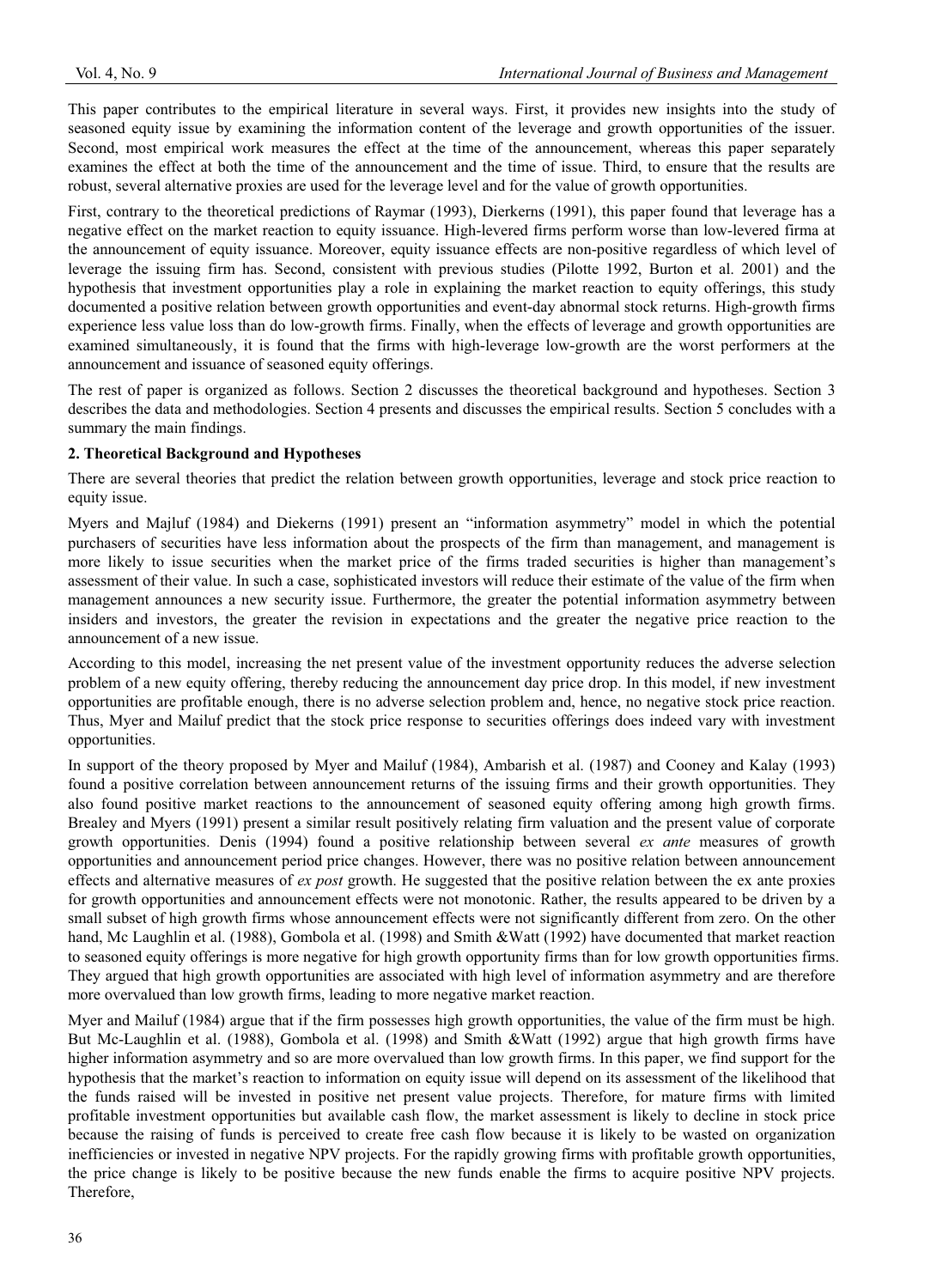## *Hypothesis 1*: *Firms with high growth opportunities should experience less value loss than firms with low growth opportunities at the announcement and issuance of seasoned equity issue.*

Besides, changes in a firm's capital structure also convey significant new information to the market participants and thus influence stock price. For example, Raymar (1993), Dierkerns (1991) indicate that a firm's existing capital structure is a determining factor in predicting the stock price reaction to external financing. They propose that leverage can improve a firm's investment behavior by reducing the mispricing of new securities. They demonstrated theoretically that in the presence of a sufficient degree of leverage and default risk, positive market reactions to equity issuance is possible. They also predict that the impact of equity issue announcements on securities is significantly more positive for firms with higher leverage than for firms with lower leverage.

However, the seasoned equity offering event not only presents the information that the issuing firm is raising financing for a profitable new investment opportunities, but it also indicates that the issuing firm wants to decrease the leverage ratio, since leverage has a negative association with information asymmetry (Raymar 1993, Dierkerns 1991). Thus, an issuing of equity will lead to an increase in the level of information asymmetry for the issuing firm. Therefore, in this case, the marginal increase in the level of information asymmetry will be greater for the high-levered firm and will be less for the low-levered firm. Therefore,

## *Hypothesis 2*: *A high-levered firm should experience more value loss than a low-levered firm at the announcement and issuance of a seasoned equity offering.*

The combined effect of leverage and growth opportunities of the issuing firm is also explored in this study. The higher the level of existing leverage is, the more the increase in information asymmetry is due to equity issuance, the greater is the value loss at announcement effect. And as growth opportunities theories argue, reaction to equity issuance by the firms with low growth opportunities should be more negative than that by firms with high growth opportunities. Therefore,

*Hypothesis 3*: *High-levered, low-growth firms should experience maximum value loss at the announcement of seasoned equity issue*

## **3. Sample Description and Methodology**

## *3.1 Sample description*

The sample used in this study included all announcements of common stock issuing by firms listed on the Helsinki Stock Exchange (HEX) during the period 1996-2003. The sample was identified through a search of HEX publications, the database of Daily Helsinki Stock Exchange Security Returns. The announcement day investigated is the day of the first public announcement in the press. To ensure that this was the first day that the information became public, the announcement was confirmed or corrected by reviewing each firm's official records at the HEX.

The announcement is a press release by the board of directors calling a general meeting of shareholders to approve the offering proposal. All proposals included in the sample were subsequently approved by the shareholders. Since the issue can be withdrawn after the announcement, the issue date is also considered in this study. The issue date is the first day of issue period.

During the period under investigation, there were a total of 93 announcements of new share offerings in which 82 announcements went ahead with an issue. Daily returns for these securities were taken from Thomson's database. For each issue, the daily stock returns were obtained for an estimate window of 300 trading days ending 60 days prior to the announcement day and 60 trading days after the announcement.

Table 1 shows the yearly distribution of seasoned equity offering in Finland during the sample period and the industry classifications of SEOs firm in the sample. Panel A of Table 1 shows that the number of Finnish issuing firms increased over the time period, especially the in period 2000-2003. Panel B of Table 1 shows the distribution by sector following the classification of the Helsinki Stock Exchange; we can see that about 26.82% of the Finnish issues in the sample period analyzed correspond to Telecommunication and Electronic, 13.41% to Metal and Engineering and 12.19% to Food Industry.

#### *Table 1 about here*

Table 2 presents summary statistics for various characteristics of 82 completed Finnish SEOs during the period 1996-2003. Panel A of Table 2 presents the general characteristics of issuing firms regarding issuer size, proceeds from SEOs, total asset and total debt. The median size of a Finnish issuing firm is 218 million Euros, which is higher than that of the median U.S. offering firm (Soku Byoun 2004) and about the same as that of the median French SEOs (Pierre Jeanneret 2005). Finnish SEOs are associated with low proceeds, the median of offering size being 18.08 million Euros.

Panel B of Table 2 presents the pre-transaction leverage of firms issuing equity. Four measures of leverage are reported. Leverage at market, leverage at book, long-term debt and short-term debt. Mean (median) leverage at market is 41%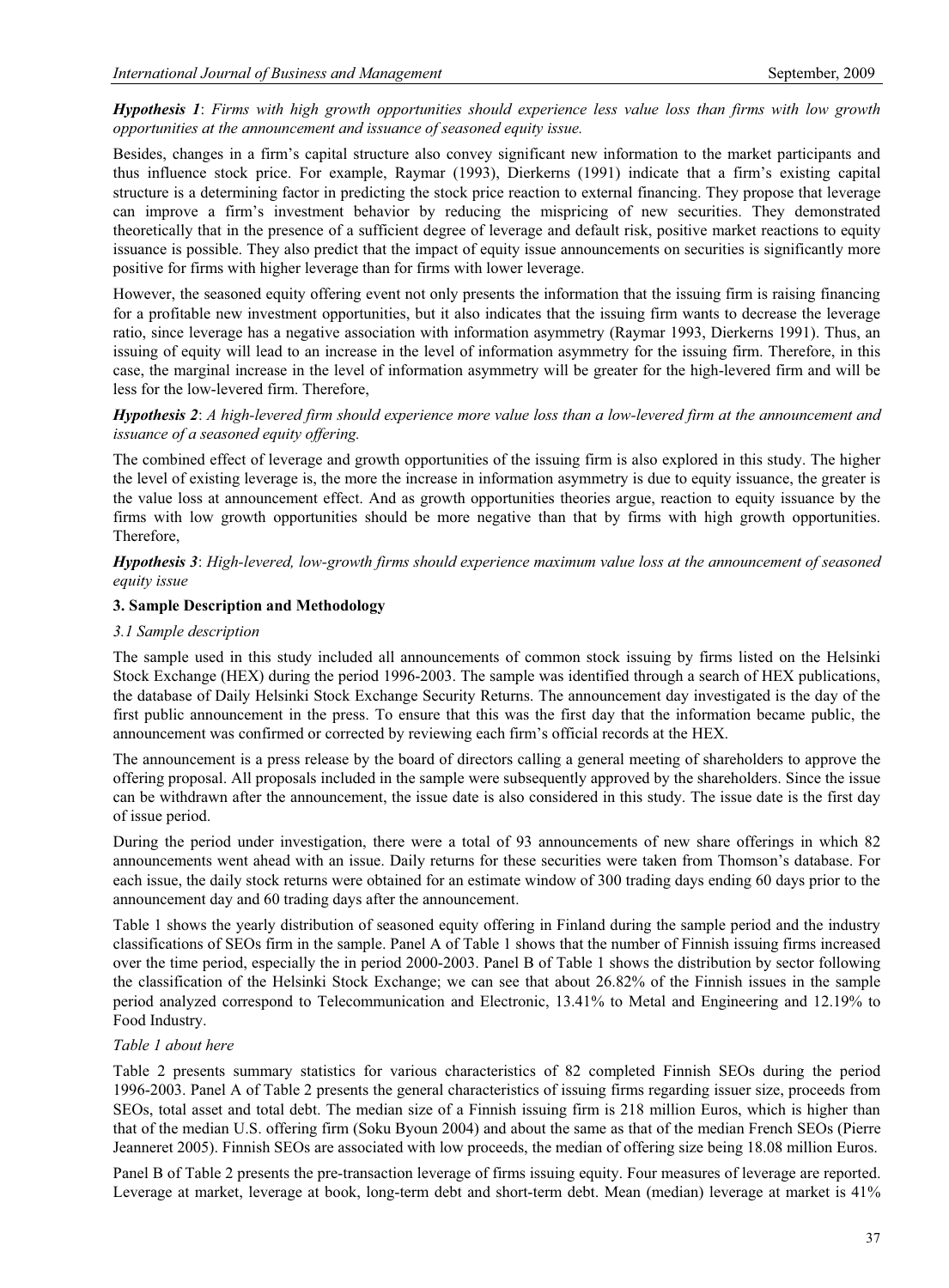(41%). The mean (median) leverage at book is 53% (52%). These numbers are quite high compared to those of the mean (median) U.S offering firm (Armen Hovakimian 2004).

Panel C of Table 2 presents characteristics of the issuing firms' investment opportunities. They are market/book ratio, dividend yield, return on equity, capital expense/total asset and market value growth rate. The mean market-to-book ratio of issuing firms is 1.55. Like most issuing firms in the USA and Europe, most Finnish issuing firms do not offer dividends in the year ending just prior to SEOs. The mean of return on equity is 14.11%. The ratio of capital expenditures to total assets over five years preceding the SEOs averages 15%, the mean annually compounded growth rate in market value is a high at 42.68 %. Generally, Finnish issuing firms have high level of debt and investment opportunities at the time they offer new shares.

#### *Table 2 about here*

#### *3.2 Methodologies*

To examine the stock market reaction to the announcement and the issuance of seasoned equity issues, we employ an event-study methodology. Day 0 was the event day in the time-line. The estimate period was  $t_{-300}$  to  $t_{-60}$  relative to the event day. The event window was  $t_{-60}$  to  $t_{+60}$  relative to event day. The daily share returns are estimated as follows:

$$
R_{it} = \text{Ln} (P_{it} / P_{it-1})
$$

where Ln is the natural logarithm,  $R_{it}$  is the return on share *i* on day *t*,  $P_{it}$  is the closing price of share *i* on day *t*, and  $P_{it-1}$  is the closing price of the share *i* on day *t*-1.

The Market-Model was used to estimate expected returns of common stocks of sample events:

$$
E(R_{ii}) = \alpha_i + \beta_i(R_{mi}) + \varepsilon_{ii}
$$

where  $\alpha_i$  is the constant term for share *i*,  $\beta_i$  is the sensitivity (slope coefficient) of the return on the market,  $R_{mt}$ is the returns on the HEX-Portfolio Index in time period *t* and  $\varepsilon$ <sub>it</sub> is random error term. The parameter of the Market-Model was estimated over the above-mentioned estimate period.

The abnormal returns for the sample event was the difference between the actual returns on the common stocks and the expected return generated by the Market-Model. The abnormal return  $( AR_{it} )$  for each sample event *i* on day *t* was calculated as follows:

$$
AR_{it} = R_{it} - E(R_{it})
$$

where  $AR_{it}$  is the abnormal return on share *i* in time period *t*;  $R_{it}$  is the actual return on share *i* in time period *t* and E ( $R_{it}$ ) is the expected return on share *i* in time period *t* 

A. Craig Mackinlay (1997) was followed to calculate the z-statistics to test the null hypothesis that the stock price reaction is equal to zero.

The impact of the announcement and the issuance of seasoned equity offerings on stock market are estimated over a 2-day period consisting of event-day zero  $t_0$  and the following trading day  $t_{+1}$ . There are two event-days in this study. They are the announcement day and issuance day. The announcement day is the first announced day of equity issue from issuing firms as it was reported on the Helsinki Stock Exchange. Since in the practice the issuance day and announcement day do not coincide but are several weeks apart and not all firms that announced a seasoned equity issue actually issued. Thus, an issuance day is the day on which proposed offerings are completed and equity is actually sold. Thus, in my view, issuance day is the day that actually conveys the information of SEOs.

To examine empirically the effect of investment opportunities and leverage, three alternative measures for investment opportunities of issuing firms are used, namely market/book ratio, capital expense/total asset ratio and dividend yield. The three different proxies for issuing firm's leverage are also calculated, namely market leverage, book leverage and long-term debt/total assets ratio. Then the total sample was sub-grouped by the issuing firms' leverage and investment opportunities into quartiles. Quartile 1 (high) contains the 25 % of issuing firms with the highest leverage or investment opportunities; quartile 4 (low) contains the 25% of issuing firms with the lowest leverage or investment opportunities. A cross sectional regression analysis was also employed in the study to identify the relationship between the variables. The dependent variables are announcement abnormal return. The independent variables are market leverage and market to book ratio.

#### **4. Empirical Results**

Market reactions to announcements and issuances of SEOs in Finland are presented in Table 3. In general, the announcement of Finnish SEOs is met with a negative stock price reaction. The 2-day announcement abnormal return was -3.6%, which was significant at the 1% level. This result is consistent with the findings of earlier studies.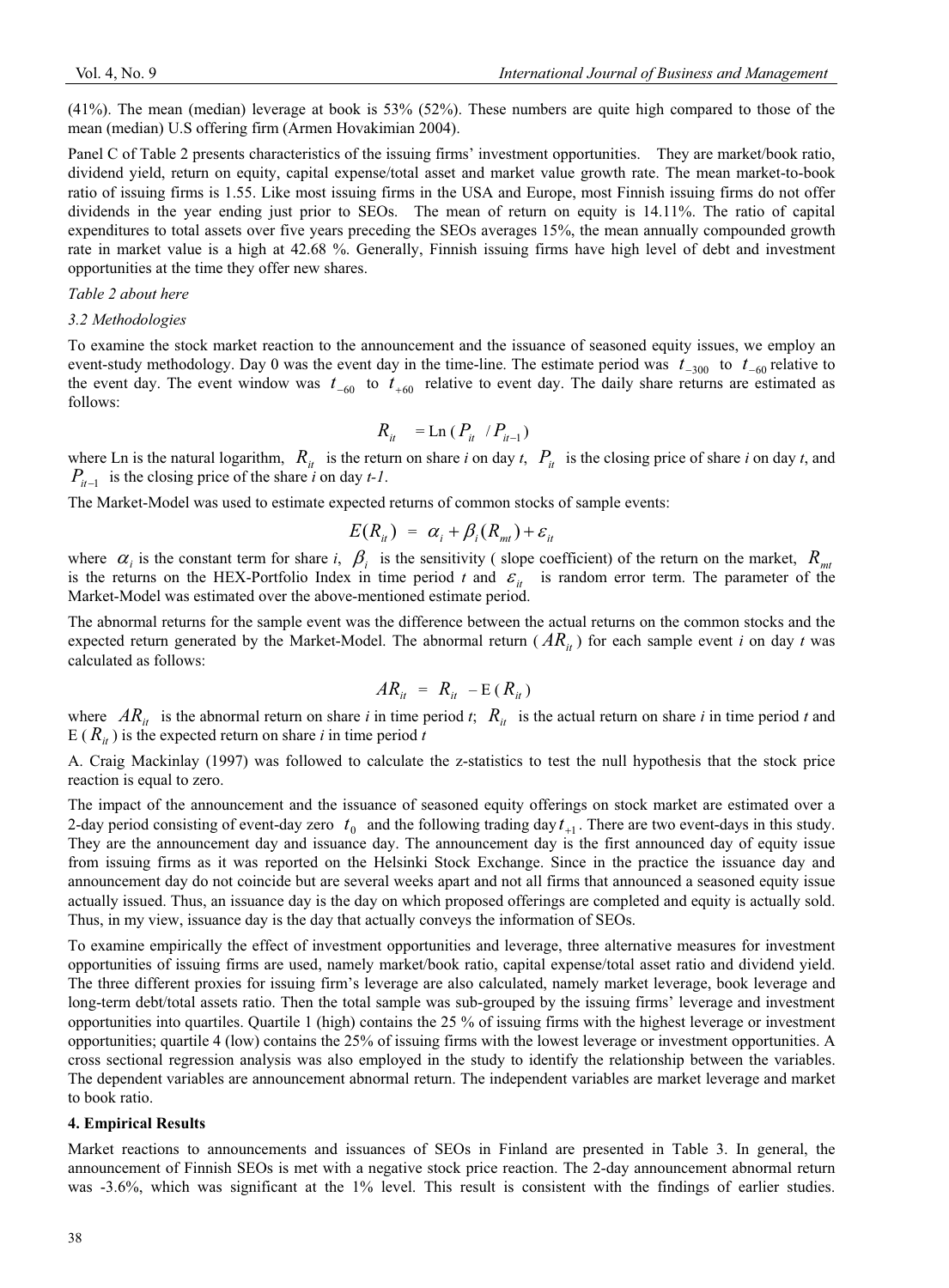Furthermore, more than 80% of the firms in the sample experienced a negative abnormal return in the 2-day announcement period, a rather higher percentage than that reported in Denis (1994) and Burton et al. (2001).

As mentioned earlier, market reaction to the issuance of SEOs on which the equities are actually sold was also investigated in this study. The 2-day issuance abnormal return stock price was -2.4%, which was significant at the 1% level and 85.3% of the sample experienced a negative abnormal return on this issue date. This result supports the Myer and Mailuf (1984) theory and arguments presented earlier. If announcement dates are the dates on which the issuing firms announce to the market that they are going to issue new securities, issuance dates are those on which issuing firms confirm that the proposed offerings are actually being completed, causing market participants to assume that the issuing firms still think the shares are overpriced. As a result, stock prices fall on issuance dates.

#### *Table 3 about here*

To test Hypothesis 1, sample firms were classified into quartiles by their growth opportunities. The 25% of issuing firms with the highest- growth opportunities in the sample were classified as the high-growth group, the 25% of issuing firms with the lowest-growth opportunities in the sample were classified as the low-growth group. The event-day abnormal returns for each group were calculated and compared. The difference in their mean abnormal returns between the high-growth group and the low-growth group is also tested for statistical significant.

The results in Table 4 indicate that there are significant differences between the two groups in their abnormal returns for all variables of growth opportunities (market/book ratio, capital expense/total assets and dividend yield). But the most important finding is that high-growth opportunities firm's market reaction was significantly less negative than that for the low-growth sample. Thus, these findings support the prediction in Hypothesis 1 that firms with high growth opportunities should experience less value loss than firms with low growth opportunities at the announcement and issuance of SEOs.

## *Table 4 about here*

To examine empirically the effect of leverage on SEOs, the sample firms were also sub-divided according to their existing leverage level into quartiles. To test the robustness of the results, three alternative proxies are used for the leverage, namely market leverage, book leverage level and long-term debt to total asset ratio. The results from Table 5 showed that the event-day negative reactions were higher for high-levered group than for low-levered groups for all three proxies of leverage. The differences of their mean abnormal returns are statistically significant. Thus, the findings support the negative impact of leverage on seasoned equity issuing because of a marginal increase in the level of information asymmetry (Hypothesis 2). Furthermore, the theories of Raymar (1993) and Dierkerns (1991) both predict that in the presence of a sufficient degree of leverage and default risk, a positive market reaction to equity issuance is possible. However, the observation from Table 5 is that, regardless of the quartiles, the announcement and issuance effects are non-positive. These results do not support Raymar (1993) and Dierkerns (1991).

#### *Table 5 about here*

Since the leverage has a negative effect on the market response to equity issue, we further test if the size of the leverage change produced by the new issue could affect the market reaction to equity issuance. The sample firms are further divided into three categories for each of the two variables (Table 6). In particular, the percentage leverage change group is identified as: (1) small change, (2) medium change, (3) large change. Small change represented by 33.33% of firms with the smallest percentage leverage change in the sample, Large change represented by 33.33% of firms with the largest percentage leverage change in the sample.

Pre-issue leverage-grouped firms are identified as: (1) low, (2) medium, (3) high.

Table 6 presents the announcement (Panel A) / issuance (Panel B) abnormal returns for each of the three sizes of capital structure change, each of the three pre-issue categories, and nine paired categories of the two variables.

The results show that stock return varied inversely with the magnitude of capital structure change as measured by percentage change in leverage (evidence column 4). The findings for the three pre-issue leverage categories are presented in row four of Table 6 suggest that there is a tendency for firms with lower leverage to experience a smaller negative price effect at announcement time as well as at issue time. Finally, to consider the joint impact of capital structure change and the pre-issue leverage level, each pre-existing leverage category is subdivided by percentage change in leverage. The mean portfolio returns on the announcement/issue abnormal return for each of the nine categories is presented in the first three columns of Table 6. With a few exceptions, the data exhibit a consistent pattern. There is an inverse relationship between capital structure and return. Also, there is a tendency for firms with lower leverage to experience smaller negative price effect at announcement time as well as at issue time.

#### *Table 6 about here*

In this paper, we also examine the combined effect of leverage and growth opportunities (Hypothesis 3) on SEOs. The samples were sub-grouped by their leverage and growth opportunities. Table 7 presents the event- day abnormal return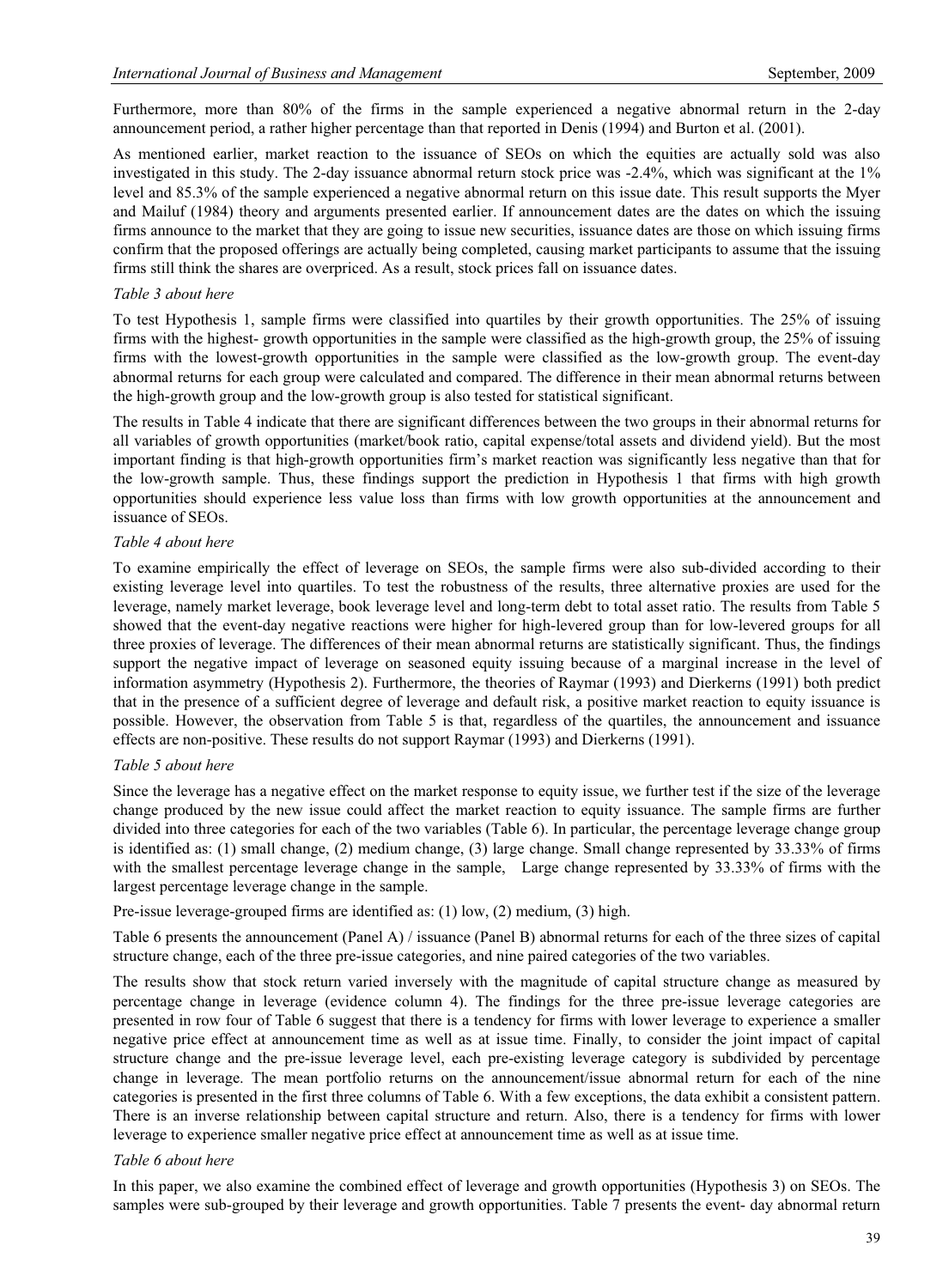for the various sub-samples. The results indicated that low-growth and high- leverage firms are the worst performers at the announcement and issuance of SEOs. The 2-day announcements abnormal return for low-growth, high-leverage was -0.042 and for high-growth, high-leverage -0.013. The difference in their mean abnormal return was statically significant at the 1% level. These findings support the prediction in the Hypothesis 3.

## *Table 7 about here*

Finally, regression analysis was used to determine whether or not leverage and growth opportunities are significantly related to market reactions to SEOs on announcement and issuance dates. Table 8 contains the results of the regression analysis. The coefficients of market leverage in model 1, model 3 and model 4 were consistently negative and significantly at the 1% and 10 % levels. The coefficients of growth opportunities (market-to-book ratio) in model 2, model 3, and model 4 were all positive and statistically significant at 1% level and 5% level. These findings once again affirm previous evidence that leverage and growth opportunities have a significant effect on SEOs (Hypotheses 1 and 2). These results also support theories of information asymmetry (Myer and Mailuf (1984), Choe et al. (1993), Ambarish et al. (1987)) or overinvestment of free cash flow (Jensen (1986)). However, these results contradicted the theories of Raymar (1993) and Dierkerns (1991) predicting that higher levered firms should perform better than lower levered firms at SEOs announcement. When both leverage and growth opportunities were regressed on the event-day abnormal return, the results in model 3 confirmed that leverage and growth opportunities played important roles in explaining the market reaction to SEOs.

## *Table 8 about here*

## **5. Conclusion**

This paper examined the effect of leverage and growth opportunities of issuing firms on the market reaction to SEOs on announcement and issuance dates in Finland. The impact of leverage on SEOs has so far received very little attention in empirical studies. Raymar (1993), Dierkerns (1991) argue theoretically that when the firm has outstanding debt issues equity issue may be a positive event. No support for this theory was found in this study. The evidence in this paper shows that leverage has a significantly negative effect on SEOs. High-levered firms experience more value loss than low-levered firms at the announcement of equity issue and thus support the alternative view of leverage effect presented in this paper. This paper argues that leverage has a negative association with information asymmetry. Thus an equity issuance will lead to an increase in the level of information asymmetry for the issuing firm. Therefore, the level of information asymmetry will be higher for the high-levered firm and lower for the low-levered firm when a firm announces the equity issue and decreases its leverage.

"Growth theories" (Ambarish et al. 1987, Jensen 1986, Choe et al. 1993) argue that if the issuing firms possess growth opportunities, then they should perform positively at event of SEOs. But, Mc Laughlin et al. (1988), Gombola et al. (1998) and Smith &Watt (1992) argue that high-growth firms have higher information asymmetry and so are more overvalued than low-growth firms. Thus, they should experience more value loss at announcement of SEOs. The results of this paper support for "growth theories". The findings from both event studies and regression analysis showed that growth opportunities have a significantly positive effect on SEOs. The high-growth firms perform better than the low-growth firms at the announcement and issuance of SEOs. These findings are also consistent with empirical studies on the other markets such as Pilotte (1992) and Denis (1994) in US, Burton et al. (2001) in the UK, and Corby et al. (1998) in Ireland. When the effects of leverage and growth opportunities are examined simultaneously, it is found that high-levered, low-growth firms are the worst performers at event SEOs. Thus, the results are consistent with the predictions of Hypothesis 3.

Finally, in regression analysis, the coefficients for the leverage are consistently negative and significant in model 1, model 3 and 4, while the coefficients of growth variables are significantly positive in model 2, model 3 and model 4. These observations once again confirm the previous evidence supporting Hypothesis 1 and Hypothesis 2. Overall, this paper provides novel evidence that the leverage and growth opportunities of issuing firms have a significant effect on the market reaction to seasoned equity issue in Finnish stock markets.

## **References**

Ambarish, R., John, K. & Williams, L. (1987). Efficient Signaling with Dividends and Investments. *Journal of Finance, 42*, 321-344.

Armen Hovakimian. (2004). The Role of Target Leverage in Security Issues and Repurchases. *Journal of Business*, 4, 77.

Barnes, E. & Walker M. (2006). The seasoned equity Issues of UK firms: market reaction and issuance method choice. *Journal of Business Finance & Accounting*, 33, 45-78.

Brealey, R., & Myers S. (1991). Principles of Corporate Finance, Fourth Edition. *Mc Graw-Hill Education*.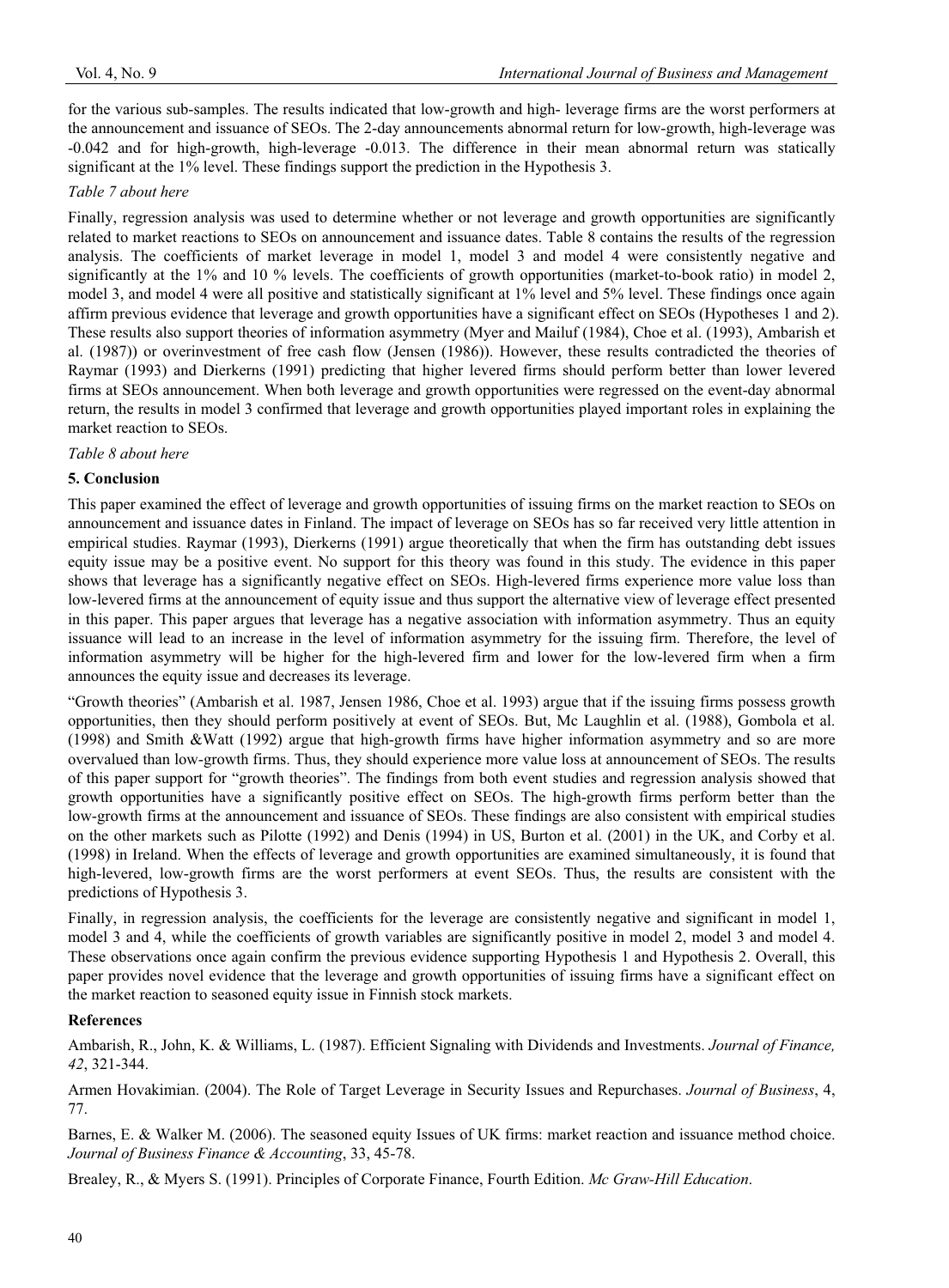Burton, B.M., A.A. Lonie, & D.M. Power. (2001). The impact of corporate growth opportunities on the market response to new equity announcement. *Applied Financial Economics*, 27.36

Carole E. Corby & Mark H Stohs. (1998). Investment Opportunities and Irish Equity Offerings. *The European Journal of Finance*, 4.4, 357-367.

Cooney, J. & Kalay, A. (1993). Positive Information from Equity Issue Announcement. *Journal of Financial Economics, 33*, 149-172.

Dennis, D. (1994). Investment Opportunities and the Market Reaction to Equity Offerings*. Journal of Financial and Quantitative Analysis*, 29, 159-177.

Dierkens, N. (1991). Information Asymmetry and Equity Issues. *Journal of Financial and Quantitative Analysis*, 26, 181-199.

Gombola M., Hei Wai Lee, and Feng\_ying Liu, (1998). Further Evidence on Insider Selling Prior to Seasoned Equity Offering Announcements: The Role of Growth Opportunities. *Annual Conference of Easter Finance Association, Williamsburg, VA*.

Jensen, M. C. (1986). Agency costs of Free Cash Flow, Corporate Finance, and Takeovers. *American Economic Review*, 76, 323-329.

Jung, K., Kim, Y. and Stulz, R. M. (1996). Timing, Investment Opportunities, Managerial Discretion, and the Security Issue Decision. *Journal of Financial Economic*, 42, 159-185.

MacKinlay, A.C. (1997). Event Studies in Economics and Finance. *Journal of Economic Literature, 35*, 13-39.

McLaughlin, R., Assem S., and Gopala K.V. (1988). *Financial Management*, 27, 31-45.

Mikkelson, W. H. and Partch, M. M. (1998). Valuation Effects of Security Offerings and the Issuance Process. *Journal of Financial Economics 15*, 31-60.

Miller, M. & Rock, K. (1985). Dividend Policy under Asymmetric Information*. Journal of Finance, 40,* 1031-1051.

Myers, S. C., & Majluf, N. S. (1984). Corporate Financing and Investment Decisions When Firms Have Information Those Investors Do Not Have. *Journal of Financial Economics*, 13, 187-221.

Pierre Jeanneret. (2005). Use of the Proceeds and Long-Run Performance ff French SEO Firms. *European Financial Management,* 11, 99-122*.*

Raymar, Steven. (1993). The Financing and Investment of a Levered Firm Under Asymmetric Information. *Journal of financial research*, 16, 21-336.

Smith C., & Watts R. (1992). The Investment Opportunities Set and Corporate Financing, Dividend, and Compensation Policies. *Journal of Financial Economics*, 32, 263-292.

Soku, Byoun. **(**2004). Stock Performance Following Seasoned Stock-Warrant Unit Offerings. *Journal of Business*, 77, 75-100.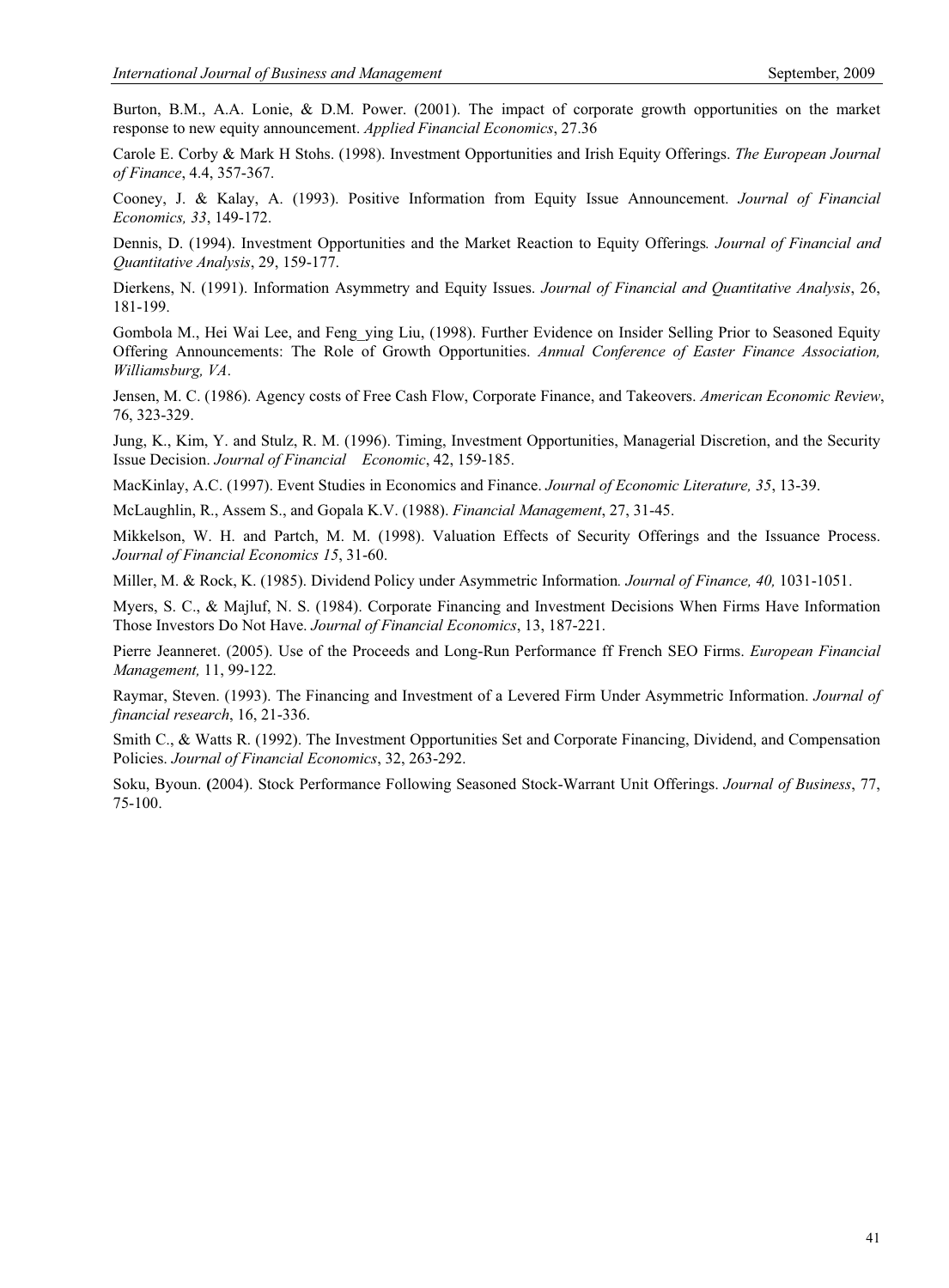|       | Panel A: Distribution of the qualified SEOs by calendar year |                            |  |  |  |  |  |
|-------|--------------------------------------------------------------|----------------------------|--|--|--|--|--|
|       | Number of Announcements<br>Issuing Year                      | Number of Completed Issues |  |  |  |  |  |
| 1996  | 3                                                            | 2                          |  |  |  |  |  |
| 1997  | 6                                                            | 5                          |  |  |  |  |  |
| 1998  | 9                                                            | 8                          |  |  |  |  |  |
| 1999  |                                                              | 6                          |  |  |  |  |  |
| 2000  | 15                                                           | 13                         |  |  |  |  |  |
| 2001  | 26                                                           | 24                         |  |  |  |  |  |
| 2002  | 16                                                           | 14                         |  |  |  |  |  |
| 2003  | 11                                                           | 10                         |  |  |  |  |  |
| Total | 93                                                           | 82                         |  |  |  |  |  |

Panel B: Number of SEOs by industrial classification

|                                 | <b>Sector</b> | Number of Completed Issue Firms | % of Sample |     |
|---------------------------------|---------------|---------------------------------|-------------|-----|
| Transport                       |               | 3                               | (%)<br>3.66 |     |
|                                 |               | Trade                           | 3 3.66      |     |
| Metal and Engineering           | 11            | 13.41                           |             |     |
| Forest Industry                 | 6             | 7.32                            |             |     |
| Food Industry                   | 10            | 12.19                           |             |     |
| Telecommunication & Electronics | 22            | 26.82                           |             |     |
| Construction                    | 3             | 3.66                            |             |     |
| Chemicals                       | 3             | 3.66                            |             |     |
| Pharmaceuticals                 | 4             | 4.88                            |             |     |
| Media and Publishing            | 4             | 4.88                            |             |     |
| Other industry                  | 6             | 7.32                            |             |     |
| Other service                   | 7             | 8.54                            |             |     |
| Total                           |               | 82                              |             | 100 |

Table 1 classifies SEOs by year of issuance and industry classifications. The samples consist of 93 announcements of SEOs in which 82 proposed issues going through with the issue and 11 proposed issues withdraw their issue during the period 1996-2003 on the Helsinki Stock Exchange. Bank, insurance, and investment companies are excluded from the sample.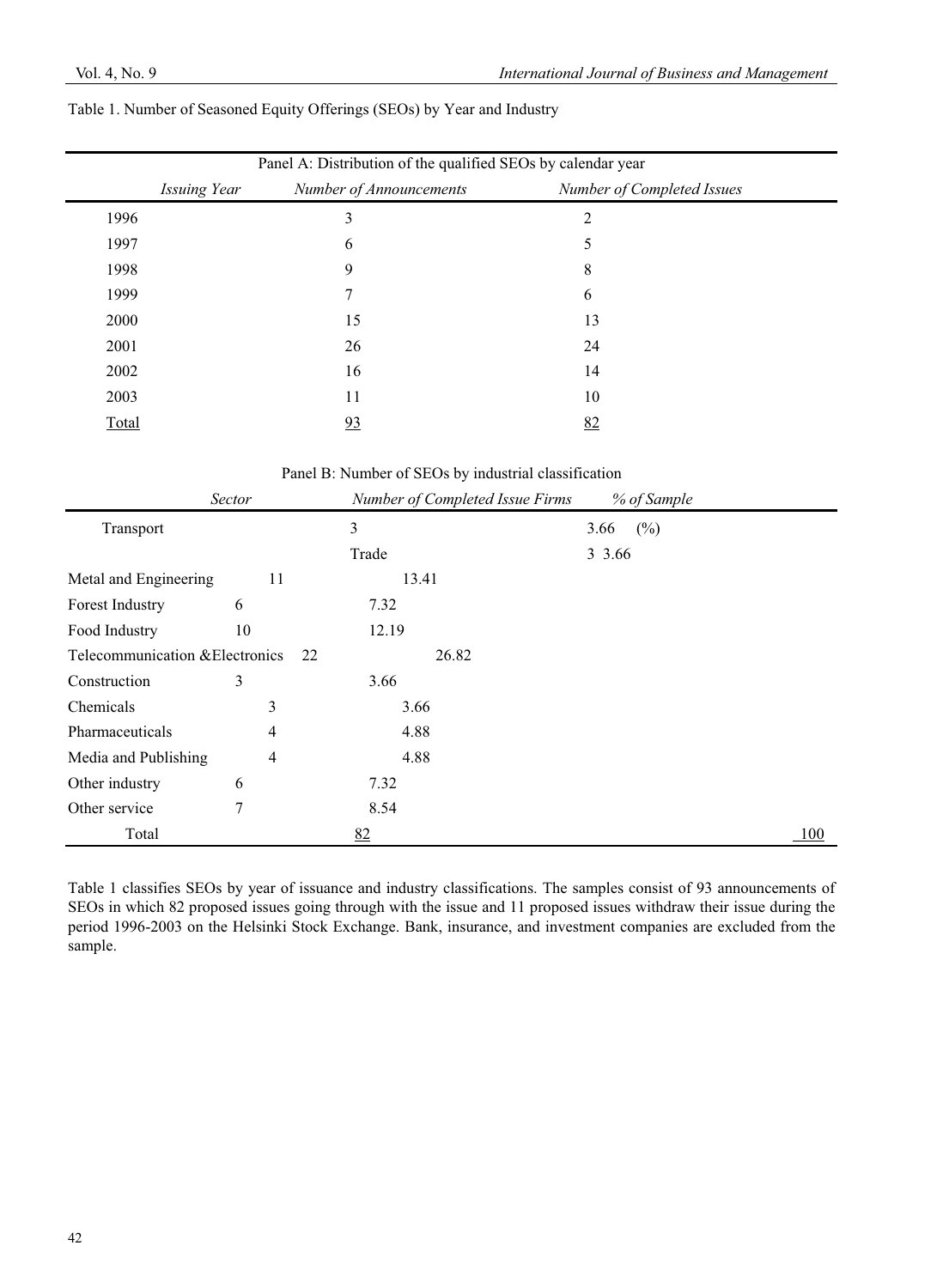# Table 2. Descriptive statistics of the Finnish SEO, 1996-2003

Mean, median, maximum and minimum values for selected variable of 82 completed Finnish SEOs during the period 1996-2003. Issuer size is the market value at the year ending just prior to the sample offering announcement. Market leverage was defined as the ratio of the book value of total debt divided by the sum market value of common stock, book value of current debt, long-term debt and liquidation value of preferred stock. Book leverage was defined as the ratio of book value of total debt divided by total asset. Market/book ratio (M/B) is sum of the market value of equity and book values of long-term debt and preferred stock, all divided by the book value of total assets. M/B is measured as of the year ending just prior to the sample offering announcement. Return on equity (%) is issuing firm's return on equity for the year ending just prior to the offering announcement. Capital expense/total asset is the average ratio of capital expenditures to total assets over five years preceding the issue announcement. Dividend yield of the issuing firms is measured by the year ending just prior to the offering announcement. Growth rates (%) in market value are annually compounded growth rates. The growth rates are measured over the 5 years preceding the issue announcement.

| Variables<br>Mean                         |      |       | Median |       | Maximum          |                  | Minimum      |    |
|-------------------------------------------|------|-------|--------|-------|------------------|------------------|--------------|----|
|                                           |      |       |        |       |                  |                  |              |    |
| Panel A: Issuers General Characteristics  |      |       |        |       |                  |                  |              |    |
| Issuer size (million Euros)               |      |       | 8,095  | 218   | 223,000          |                  |              | 10 |
| Proceeds from SEOs (million Euros)        |      | 83.90 |        | 18.08 | 530              |                  | $\mathbf{1}$ |    |
| Total Assets (million Euros)<br>18.16     |      |       | 2,068  |       | 300              |                  | 23,327       |    |
| Total Debt (million Euros)                |      |       | 850    | 214   |                  | 10,181           | 9.5          |    |
| Panel B: Issuers Financial Leverage       |      |       |        |       |                  |                  |              |    |
| Market Leverage                           |      |       | 0.41   | 0.41  | 0.95             |                  | 0.009        |    |
| <b>Book Leverage</b>                      | 0.53 | 0.52  |        | 0.97  | 0.17             |                  |              |    |
| Long-Debt/Total Assets                    |      | 0.19  | 0.19   | 0.65  |                  | $\boldsymbol{0}$ |              |    |
| Short-Debt/Total Asset                    |      | 0.34  | 0.31   | 0.65  |                  |                  | 0.11         |    |
| Panel C: Issuers Investment Opportunities |      |       |        |       |                  |                  |              |    |
| Market/Book ratio                         | 1.55 | 1.12  |        | 935   | $-3.7$           |                  |              |    |
| Dividend yield                            | 0.03 | 0.02  |        | 1.50  | $\boldsymbol{0}$ |                  |              |    |
| Return on Equity $(\% )$                  |      | 14.11 | 12.80  |       | 110              |                  | $-414$       |    |
| Capital Expense/Total Asset               |      | 0.15  | 0.08   | 1.70  | $\boldsymbol{0}$ |                  |              |    |
| Market Value Growth rate (%)              |      | 42.68 | 27.70  |       | 194              |                  | $-50$        |    |
|                                           |      |       |        |       |                  |                  |              |    |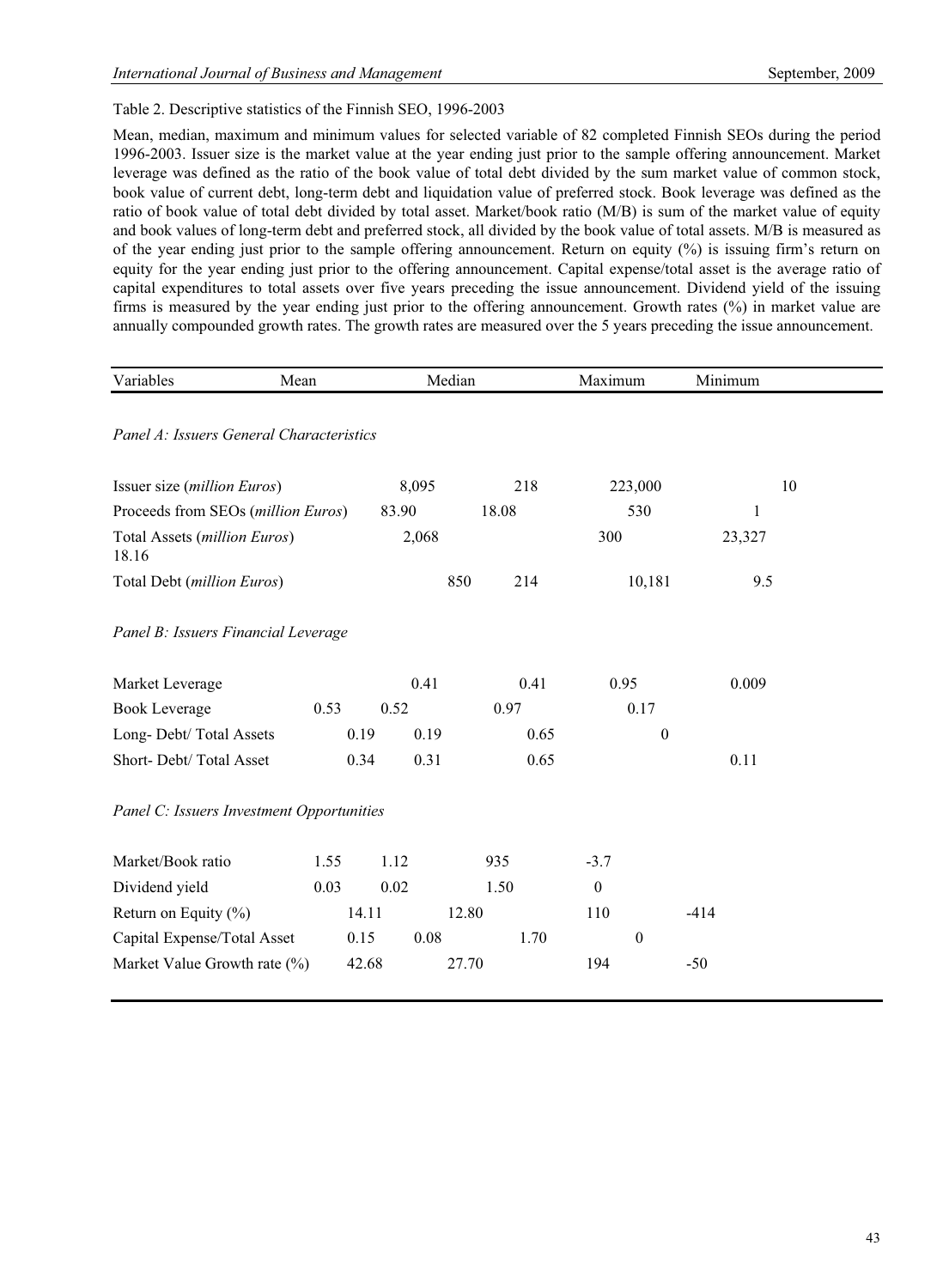Table 3. Abnormal Returns around Announcement and Issue Days of Finnish Seasoned Equity Offerings 1996-2003

| $-0.036$ |          |
|----------|----------|
| $-0.036$ |          |
| 0.183    |          |
| $-0.212$ |          |
|          | 80.6%    |
| $-6.97$  |          |
| 0.00     |          |
|          |          |
|          |          |
|          | $-0.024$ |
|          | $-0.017$ |
|          | 0.096    |
|          | $-0.141$ |
|          | 85.30%   |
|          | $-4.167$ |
|          | 0.00     |
|          |          |

Two-day average abnormal returns are estimated using Market Model procedure with parameters estimated over a 300-trading day period ending 60 days prior the sample offering. Significant tests are conducted using standardized abnormal return as in A. Craig Mackinlay 1997.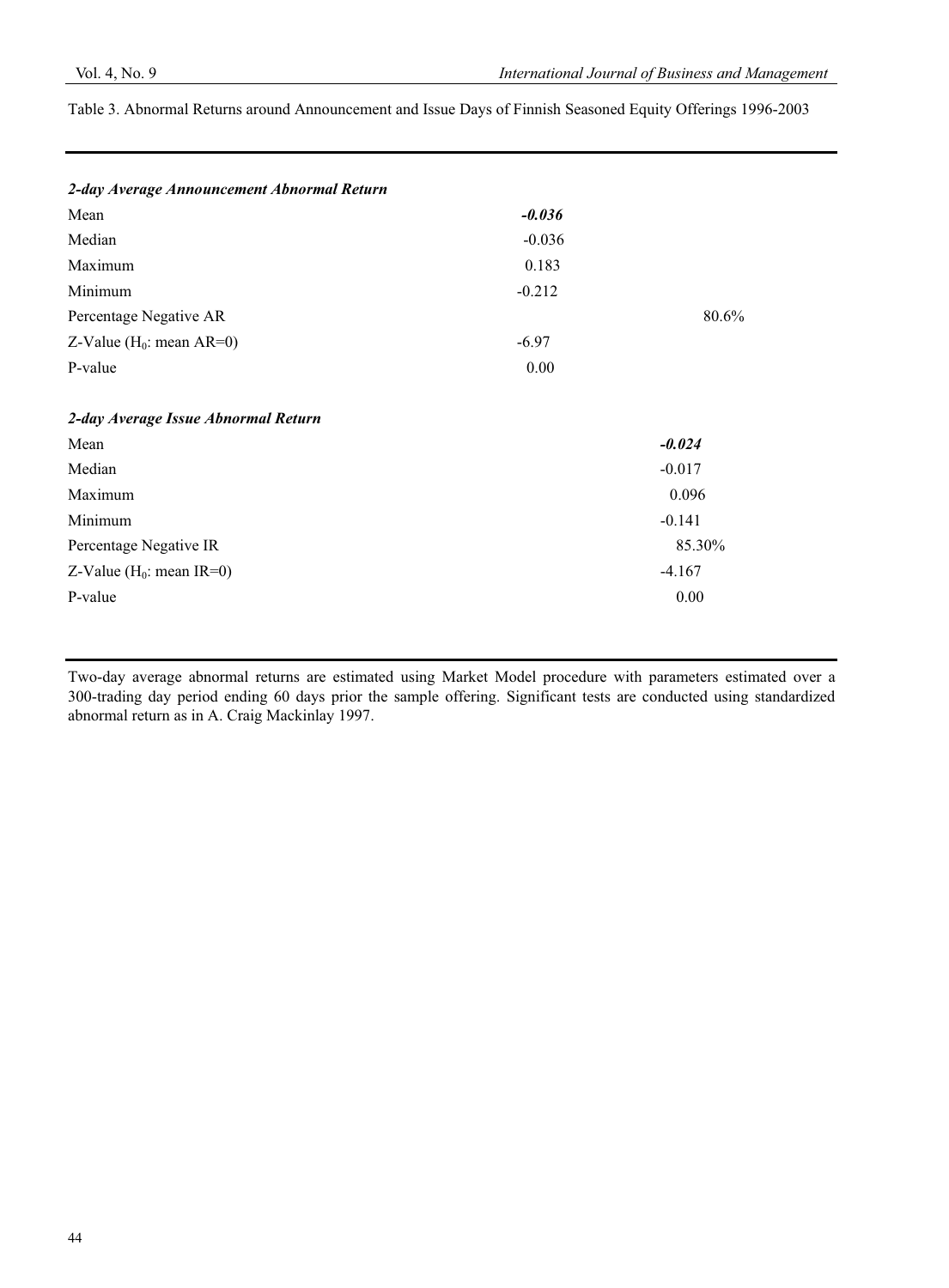Table 4. 2-day Average Announcement / Issuance Abnormal Return categorized by Issuing Firm's Growth Opportunities

## *2-day Abnormal Return at*

| Growth Opportunity Variables          |          |            | Announcement Period |            | <b>Issue Period</b> |  |
|---------------------------------------|----------|------------|---------------------|------------|---------------------|--|
| <b>Panel A. Market to Book ratio</b>  |          |            |                     |            |                     |  |
| High Growth                           | $-0.026$ |            |                     | $-0.009$   |                     |  |
| 2                                     | $-0,028$ |            | $-0.015$            |            |                     |  |
| 3                                     | $-0.035$ |            | $-0.025$            |            |                     |  |
| Low-Growth                            | $-0.049$ |            |                     | $-0.064$   |                     |  |
| Differences (High and Low-Growth)     |          | $0.023*$   |                     | $0.055**$  | $\ast$              |  |
| Panel B. Capital Expense/total assets |          |            |                     |            |                     |  |
| <b>High Growth</b>                    | $-0.031$ |            | $-0.03$             |            |                     |  |
| 2                                     | $-0.044$ |            | $-0.029$            |            |                     |  |
| 3                                     | $-0.035$ |            | $-0.022$            |            |                     |  |
| Low-Growth                            | $-0.075$ |            |                     | $-0.039$   |                     |  |
| Differences (High and Low-Growth)     |          | $0.043***$ | 0.007               |            |                     |  |
| <b>Panel C. Dividend Yield</b>        |          |            |                     |            |                     |  |
| High Growth                           | $-0.027$ |            |                     | 0.006      |                     |  |
| $\overline{c}$                        | $-0.043$ |            | $-0.029$            |            |                     |  |
| 3                                     | $-0.042$ |            | $-0.022$            |            |                     |  |
| Low-Growth                            | $-0.069$ |            |                     | $-0.028$   |                     |  |
| Differences (High and Low-Growth)     |          | $0.042**$  |                     | $0.035***$ |                     |  |

\*\*\* Significant at the 1% level;\*\* Significant at the 5% level;\* Significant at the 10% level

Two-day average abnormal returns are estimated using Market Model procedure with parameters estimated over a 300-trading day period ending 60 days prior to the sample offering. Issuing firm's growth opportunities in the year before the issue announcement took place are used and categorized into quartiles. Quartile 1 (high) contains the 25 % of issuing firms with the highest growth opportunities; quartile 4 (low) contains the 25% of issuing firms with the lowest growth opportunities.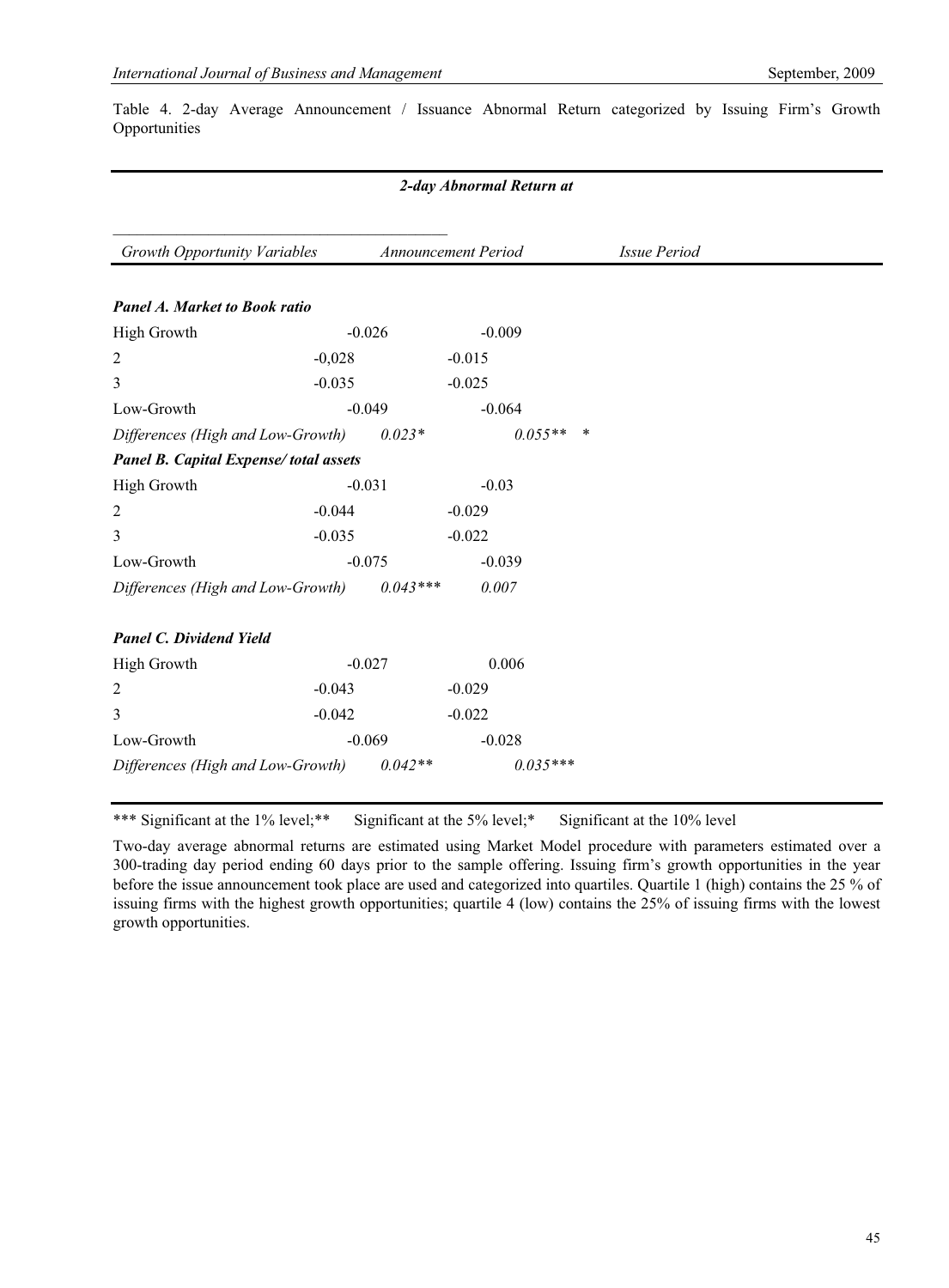## Table 5. 2-day Average Announcement / Issuance Abnormal Return categorized by Issuing Firm's Financial Leverage

| Leverage Variables                            |          | <b>Announcement Date</b> |          | <i>Issue Date</i> |
|-----------------------------------------------|----------|--------------------------|----------|-------------------|
|                                               |          |                          |          |                   |
| Panel A. Market Leverage                      |          |                          |          |                   |
| Total sample                                  | $-0.034$ |                          | $-0.021$ |                   |
| Low-Levered                                   | $-0.033$ |                          | $-0.012$ |                   |
| High-Levered                                  | $-0.053$ |                          | $-0.042$ |                   |
| Differences (Low and High-Levered)            |          | $0.02*$                  |          | $0.03**$          |
| <b>Panel B. Book Leverage</b>                 |          |                          |          |                   |
| Total sample                                  | $-0.040$ |                          | $-0.021$ |                   |
| Low-Levered                                   | $-0.024$ |                          | $-0.009$ |                   |
| High-Levered                                  | $-0.041$ |                          | $-0.035$ |                   |
| Differences (Low and High-Levered)            |          | $0.017**$                |          | $0.026**$         |
| <b>Panel C. Long-term Debt / Total Assets</b> |          |                          |          |                   |
| Total sample                                  | $-0.036$ |                          | $-0.018$ |                   |
| Low-Levered                                   | $-0.009$ |                          | $-0.003$ |                   |
| High-Levered                                  | $-0.035$ |                          | $-0.023$ |                   |
| Differences (Low and High-Levered)            |          | $0.026**$                |          | $0.02**$          |

*2-day Abnormal Return at* 

\*\*\* Significant at the 1% level;\*\* Significant at the 5% level;\* Significant at the 10%

Two-day average abnormal return are estimated using Market Model procedure with parameters estimated over 300-trading day period ending 60 days prior the sample offering.

Market Leverage was defined as the ratio of the book value of total debt divided by the sum market value of common stock, book value of current debt, long-term debt and liquidation value of preferred stock. Book Leverage was defined as the ratio of book value of total debt divided by total asset. Issuing firm's leverage in the year before the issue announcement took place is used and categorized into quartiles. Quartile 1 (high) contains the 25 % of issuing firms with the highest leverage; quartile 4 (low) contains the 25% of issuing firms with the lowest leverage.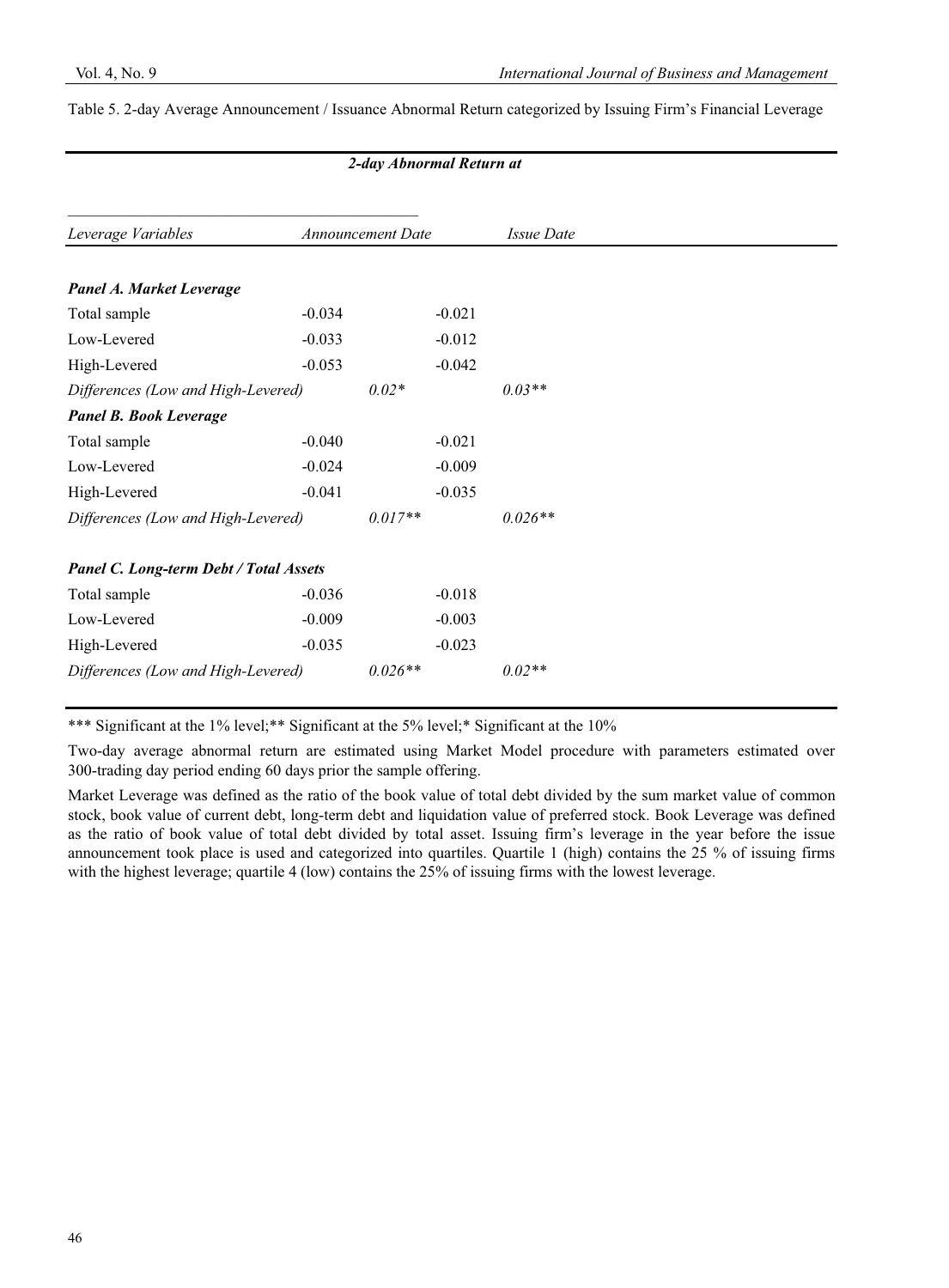|     | Percentage Change |          |               | Pre-Issue Leverage Category |            |     |  |
|-----|-------------------|----------|---------------|-----------------------------|------------|-----|--|
|     | In Leverage       | Low      | Medium<br>(1) | High<br>(2)                 | All<br>(3) | (4) |  |
| (1) | Small             | $-0.006$ | $-0.012$      | $-0.030$                    | $-0.019$   |     |  |
| (2) | Medium            | $-0.022$ | $-0.026$      | $-0.032$                    | $-0.026$   |     |  |
| (3) | Large             | $-0.054$ | $-0.056$      | $-0.057$                    | $-0.056$   |     |  |
| (4) | All               | $-0.027$ | $-0.030$      | $-0.041$                    |            |     |  |

# Table 6. Panel A. 2-day Average Abnormal Announcement Return for Subgroups

*Panel B. 2-day Average Abnormal Issuance Return for Subgroups* 

|     |                   |          |               |             | Pre-Issue Leverage Category |     |
|-----|-------------------|----------|---------------|-------------|-----------------------------|-----|
|     | Percentage Change |          |               |             |                             |     |
|     | In Leverage       | Low      | Medium<br>(1) | High<br>(2) | All<br>(3)                  | (4) |
| (1) | Small             | 0.010    | $-0.033$      | $-0.004$    | $-0.010$                    |     |
| (2) | Medium            | $-0.013$ | $-0.005$      | $-0.042$    | $-0.021$                    |     |
| (3) | Large             | $-0.026$ | $-0.023$      | $-0.067$    | $-0.041$                    |     |
| (4) | All               | $-0.010$ | $-0.020$      | $-0.039$    |                             |     |

\_\_\_\_\_\_\_\_\_\_\_\_\_\_\_\_\_\_\_\_\_\_\_\_\_\_\_\_\_\_\_\_\_\_\_\_\_\_\_\_\_\_\_\_\_\_\_\_\_\_\_\_\_\_\_\_\_\_\_\_\_\_\_\_\_\_\_\_\_\_\_\_\_\_\_\_\_\_\_\_\_\_\_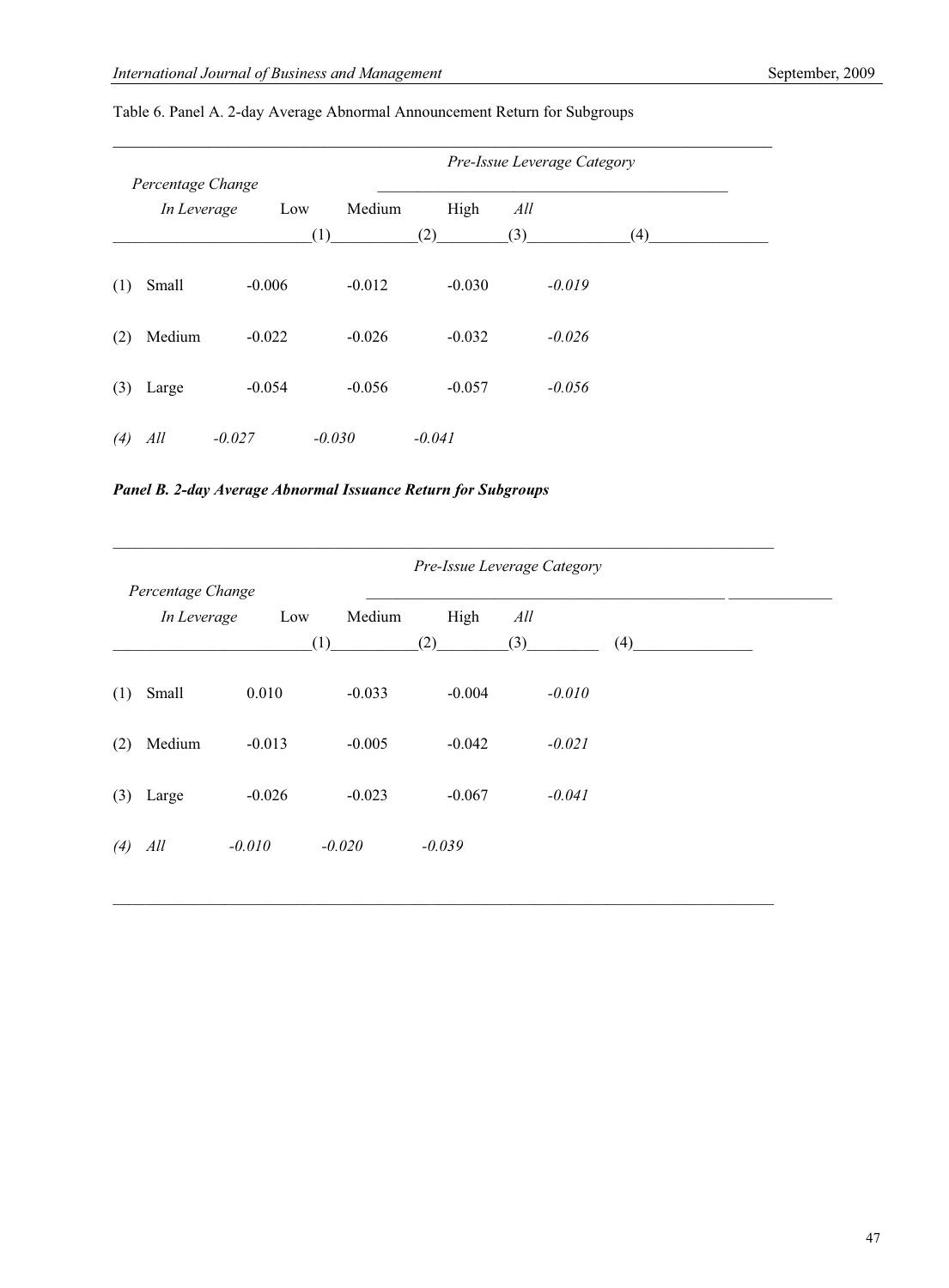Table 7. 2-Day Average Announcement/Issue Abnormal Return of the Overall Sample broken down by Leverage Level and Growth Level

# *Panel A. Announcement Period*

|                           | Low-Levered      |                        | High-Levered | Differences |
|---------------------------|------------------|------------------------|--------------|-------------|
| High-Growth               | $-0.027$         | $-0.013$               | $-0.014*$    |             |
| Low-Growth<br>Differences | $-0.037$<br>0.01 | $-0.042$<br>$0.029***$ | 0.005        |             |

# *Panel B. Issuance Period*

|                    | Low-Levered |            | High-Levered | Differences |
|--------------------|-------------|------------|--------------|-------------|
| High-Growth        | $-0.015$    | $-0.007$   | $-0.008$     |             |
| Low-Growth         | $-0.033$    | $-0.066$   | $0.033**$    |             |
| <i>Differences</i> | $0.018*$    | $0.059***$ |              |             |

\*\*\* Significant at the 1% level;\*\* Significant at the 5% level;\* Significant at the 10% level

\_\_\_\_\_\_\_\_\_\_\_\_\_\_\_\_\_\_\_\_\_\_\_\_\_\_\_\_\_\_\_\_\_\_\_\_\_\_\_\_\_\_\_\_\_\_\_\_\_\_\_\_\_\_\_\_\_\_\_\_\_\_\_\_\_\_\_\_\_\_\_\_\_\_\_\_\_\_\_\_\_\_\_